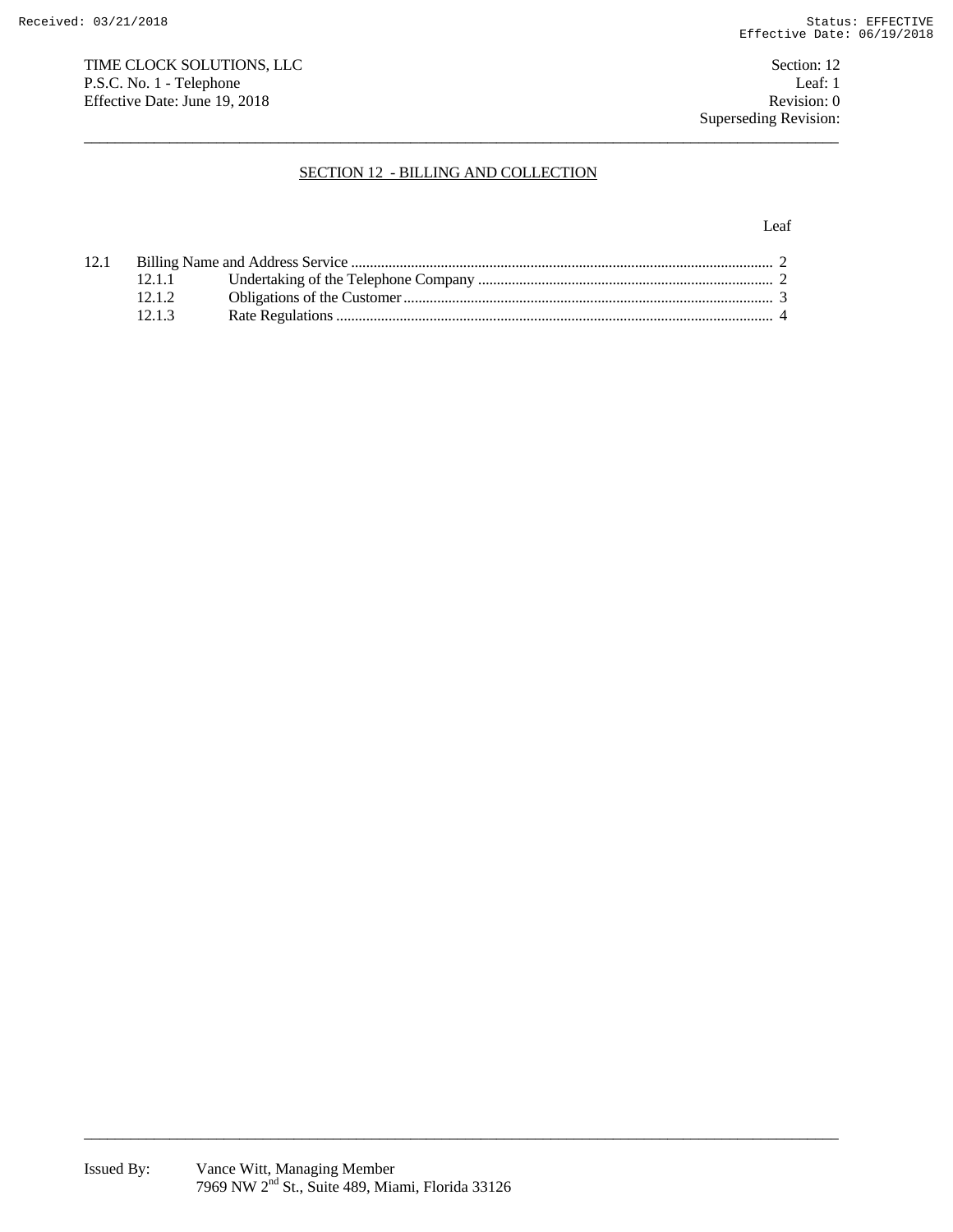## SECTION 12 - BILLING AND COLLECTION SERVICES

 $\overline{a_1}$  ,  $\overline{a_2}$  ,  $\overline{a_3}$  ,  $\overline{a_4}$  ,  $\overline{a_5}$  ,  $\overline{a_6}$  ,  $\overline{a_7}$  ,  $\overline{a_8}$  ,  $\overline{a_9}$  ,  $\overline{a_9}$  ,  $\overline{a_9}$  ,  $\overline{a_9}$  ,  $\overline{a_9}$  ,  $\overline{a_9}$  ,  $\overline{a_9}$  ,  $\overline{a_9}$  ,  $\overline{a_9}$  ,

12.1 Billing Name and Address Service

 Billing Name and Address (BNA) Service is the provision of the complete billing name, street address, city or town, state and zip code for a telephone number assigned by the Telephone Company.

 BNA Service is provided for the sole purpose of permitting the customer to bill its telephonic communications services to its end users and may not be resold or used for any other purpose, including marketing activity such as market surveys or direct marketing by mail or by telephone.

 The customer may not use BNA information to bill for merchandise, gift certificates, catalogs or other services or products.

 BNA Service is provided on both a manual and a mechanized basis. On a manual basis, the information will be provided by voice telecommunications or by mail, as appropriate. On a mechanized basis, the information will be entered on magnetic tape containing recorded customer messages.

 BNA information is furnished for sent-paid, collect, bill to third number, 700 and 900 service messages and messages charged to a calling card that is resident in the Telephone Company's database. In addition, BNA information for messages originated from data terminal numbers (DTNs) for data communications services is furnished on a manual basis only.

- 12.1.1 Undertaking of the Telephone Company
	- a. A request for information on over 100 and up to 500 telephone numbers should be mailed to the Telephone Company. The Telephone Company will provide the response by first class U.S. Mail within ten (10) business days.
	- b. Upon receipt of a magnetic tape of recorded customer messages, the Telephone Company will, at the request of the customer, provide BNA service on a mechanized basis. The tape of messages may be provided by the customer or, where the customer subscribes to Recording Service, may be the output from that service. The Telephone Company will enter the BNA information on the recorded message tape and send the tape to the customer by first class U.S. Mail. Other methods of delivering the data may be negotiated, and charges based on cost will apply.

 The Telephone Company will provide a response to customer-provided tapes by mail within six (6) business days of receipt. The Telephone Company will process and mail tapes which are the output of Recording Service every fifth business day.

- c. The Telephone Company will specify the format in which requests and tapes are to be submitted.
- d. The BNA information will be provided for the calling number furnished to the extent a billing name and address exists in the Telephone Company records, including non-published and nonlisted numbers. If the billing name and address information for a specific calling number is confidential due to legal, national security, end user or regulatory imposed requirements, the Telephone Company will provide an indicator on the confidential records.
- e. The Telephone Company will provide the most current BNA information resident in its data base. Due to normal end user account activity, there may be instances where the BNA information provided is not the BNA that was applicable at the time the message originated.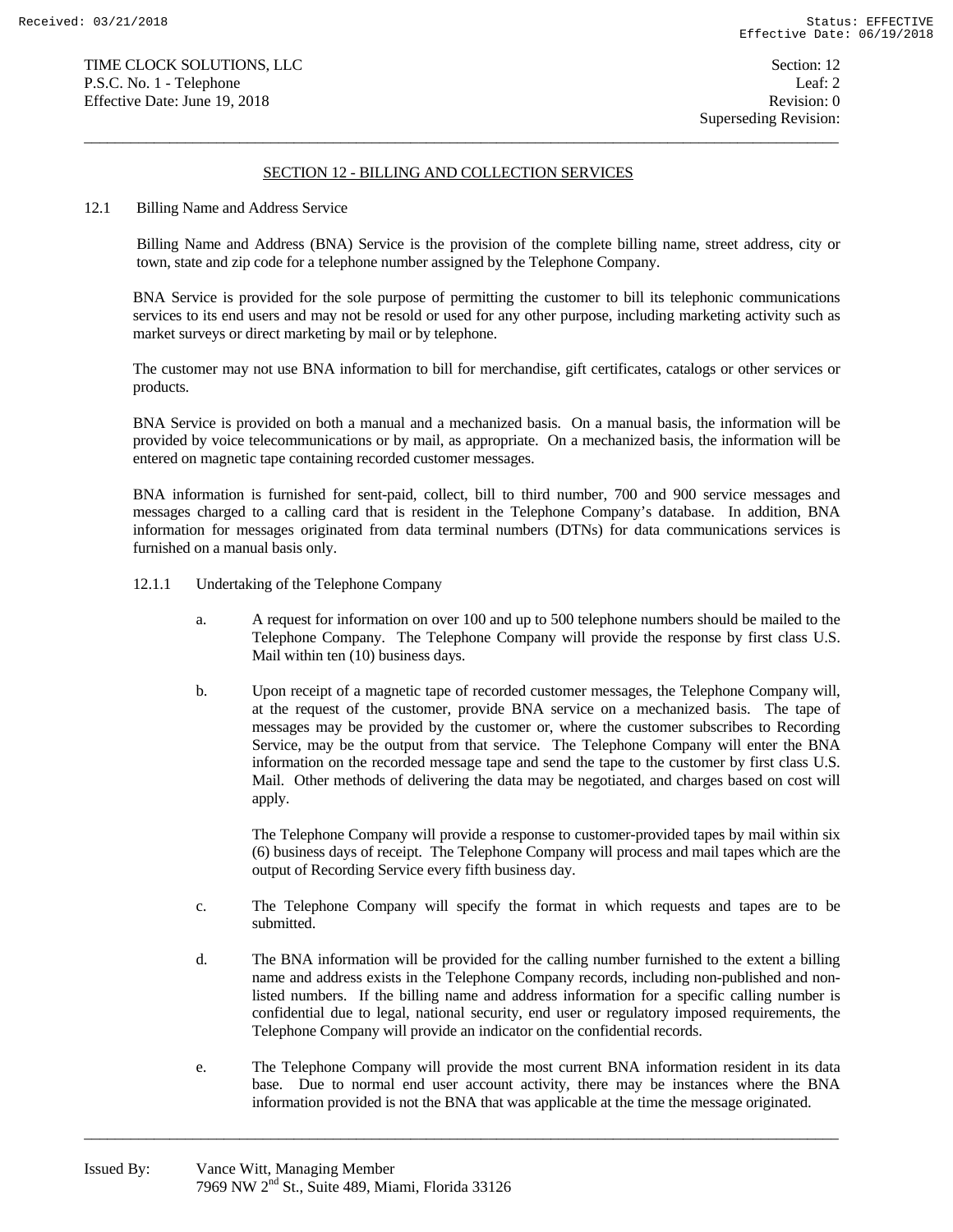## SECTION 12 - BILLING AND COLLECTION SERVICES (cont'd)

 $\overline{a_1}$  ,  $\overline{a_2}$  ,  $\overline{a_3}$  ,  $\overline{a_4}$  ,  $\overline{a_5}$  ,  $\overline{a_6}$  ,  $\overline{a_7}$  ,  $\overline{a_8}$  ,  $\overline{a_9}$  ,  $\overline{a_9}$  ,  $\overline{a_9}$  ,  $\overline{a_9}$  ,  $\overline{a_9}$  ,  $\overline{a_9}$  ,  $\overline{a_9}$  ,  $\overline{a_9}$  ,  $\overline{a_9}$  ,

- 12.1 Billing Name and Address Service (cont'd)
	- 12.1.2 Obligations of the Customer
		- a. With each order for BNA Service, the customer shall identify the authorized individual and address to receive the BNA information.
		- b. A customer which orders BNA Service on a mechanized basis and which intends to submit tapes of record messages for processing must provide the Telephone Company with an acceptable test tape or transmission which includes all call types for which BNA information may be requested.
		- c. The customer shall institute adequate internal procedures to insure that BNA information, including that related to non-published and non-listed numbers, is used only for the purpose set forth in this tariff and that BNA information is available only to those customer personnel or agents with a need to know the information. The customer must handle all billing name and address information designated as confidential by the Telephone Company in accordance with Telephone Company's procedures concerning confidential information. The Telephone Company will provide to the customer a statement of its procedures concerning confidential information.
		- d. The customer shall not publicize or represent to others that the Telephone Company jointly participates with the customer in the development of the customer's end user records, accounts, data bases or market data, records, files and data bases or other systems it assembles through the use of BNA service.
		- e. When the customer orders BNA Service for both interstate and intrastate messages, the projected percentage of interstate use must be provided in a whole number to the Telephone Company. The Telephone Company will designate the number obtained by subtracting the projected interstate percentage from 100 (100 - projected interstate percentage = intrastate percentage) as the projected intrastate percentage.

 This whole number percentage will be used by the Telephone Company to apportion the rates and nonrecurring charges between interstate and intrastate in those circumstances where the recorded message detail is not sufficient to permit the Telephone Company to determine the appropriate jurisdiction. This percentage will remain in effect until a revised report is received as set forth following.

 Effective on the first of January, April, July and October of each year, the customer may update the jurisdictional report. The customer shall forward to the Telephone Company, to be received no later than 20 calendar days after the first of each such month, a revised report showing the interstate percentage of use for the past three months ending the last day of December, March, June and September, respectively. Except where jurisdiction can be determined from the recorded message detail, the revised report will serve as the basis for the next three months billing and will be effective on the bill date in the following month (i.e., February, May, August and November). No prorating or back billing will be done based on the report. If the customer does not supply the report, the Telephone Company will assume the percentages to be the same as those provided in the last quarterly report. For those cases in which a quarterly report has never been received from the customer, the Telephone Company will assume the percentages to be the same as those provided in the order for service.